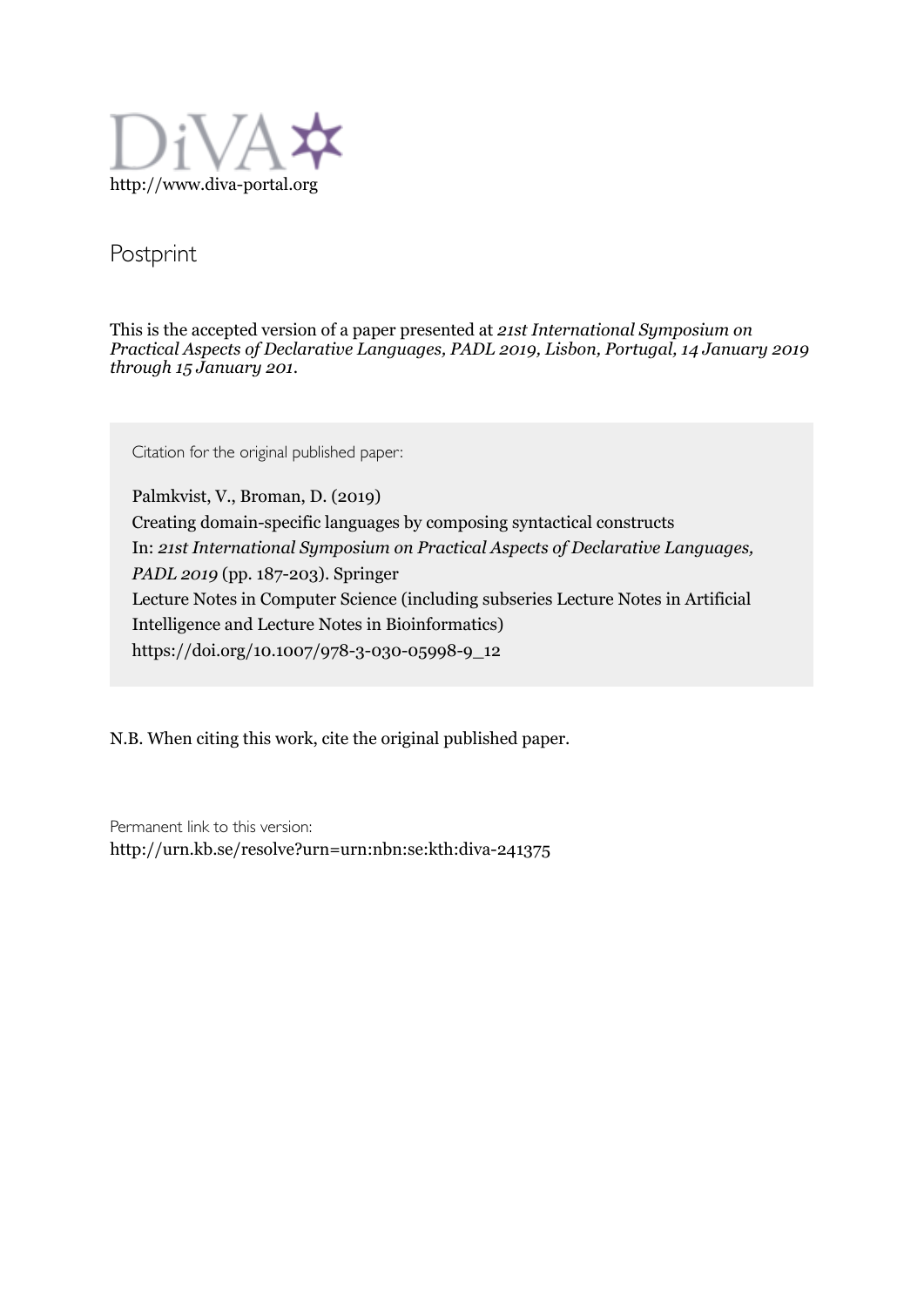# **Creating Domain-Specific Languages by Composing Syntactical Constructs**

Viktor Palmkvist and David Broman

KTH Royal Institute of Technology Sweden *{*vipa,dbro*}*@kth.se

**Abstract.** Creating a programming language is a considerable undertaking, even for relatively small domain-specific languages (DSLs). Most approaches to ease this task either limit the flexibility of the DSL or consider entire languages as the unit of composition. This paper presents a new approach using syntactical constructs (also called syncons) for defining DSLs in much smaller units of composition while retaining flexibility. A syntactical construct defines a single language feature, such as an **if** statement or an anonymous function. Each syntactical construct is fully self-contained: it specifies its own concrete syntax, binding semantics, and runtime semantics, independently of the rest of the language. The runtime semantics are specified as a translation to a user defined target language, while the binding semantics allow name resolution *before* expansion. Additionally, we present a novel approach for dealing with syntactical ambiguity that arises when combining languages, even if the languages are individually unambiguous. The work is implemented and evaluated in a case study, where small subsets of OCaml and Lua have been defined and composed using syntactical constructs.

# **1 Introduction**

Designing and implementing user friendly *domain-specific languages (DSLs)* requires both extensive programming language knowledge and domain expertise. Instead of implementing a DSL compiler or interpreter from scratch, there are several approaches for developing new DSLs more efficiently. For instance, a language can be defined by compiler construction [8] or preprocessing template tools [3, 20] that translate a DSL program into another language with well defined syntax and semantics. Another alternative is to *embed* [14] the DSL into another host language, thus reusing the language constructs directly from the host language. Such an approach, often referred to as *embedded DSLs*, has been used in various domains  $[1, 2, 11, 24, 27]$ .

New language constructs can, for instance, be implemented using host language constructs that lifts programs into data [4,19], or by using various forms of *macro systems* [23]. A macro defines a new construct by expanding code into the host language, thus giving the illusion of a new language construct without the need to redefine the underlying language. The sophistication of a macro system

Palmkvist, V., Broman, D.: Creating Domain-Specific Languages by Composing Syntactical Constructs. In: Practical Aspects of Declarative Languages. PADL 2019.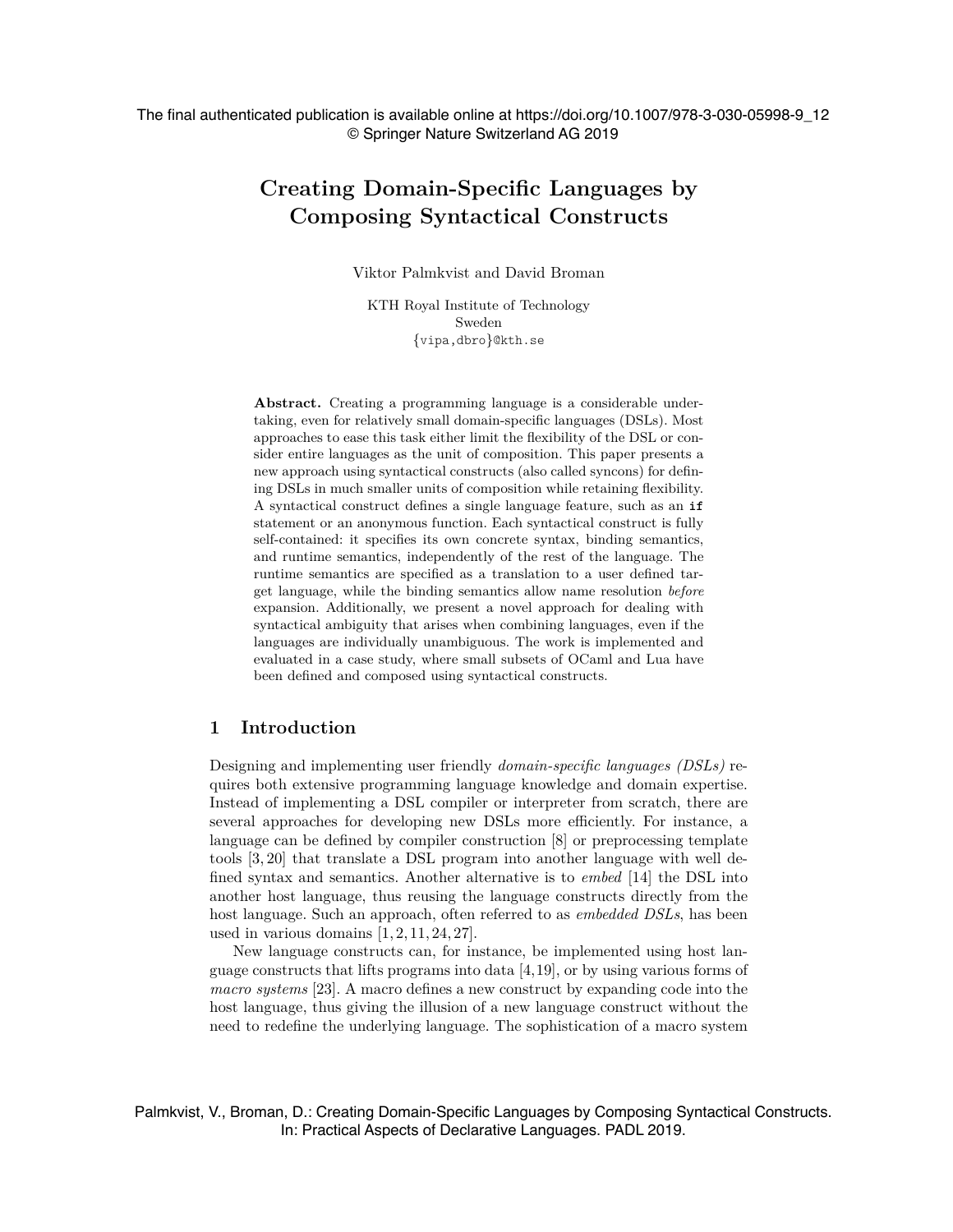varies from simple text expansion systems to systems using hygienic macros that enable correct name bindings  $[6, 9]$  and macro systems with static types  $[13, 16]$ .

Macro systems enable rapid prototyping of language constructs, but the concrete syntax of a macro tends to be limited to the syntax of the language, e.g., Lisp macros look like Lisp. On the other hand, compiler construction tools, such as parser generators and transformation frameworks, enable a higher degree of flexibility in terms of syntax, but do not directly give the same composability properties; the smallest unit of reuse tends to be a language, in contrast with macros, which are more fine-grained.

In this paper, we develop the concept of *syntactical constructs* (also called *syncons* for short) that enables both *composable language constructs* and *syntactic freedom*. In contrast to current state-of-the-art techniques, the composability is fine-grained, at the language construct level. That is, instead of composing complete DSLs, syncons enable composability of individual language constructs. A syncon defines a single language feature, such as an if statement or an anonymous function. Each syncon specifies its own syntax, binding semantics, and runtime semantics, independently of the rest of the language. The semantics are defined using a translation into another target language, similar to macros.

However, fine-grained composability introduces further challenges regarding unambiguous parsing. For instance, composing two individual language constructs picked from two different languages may create an ambiguous language as a result, even if the two languages are individually unambiguous. The approach presented in this paper uses general context-free grammars for syntactical flexibility, which presents a problem: static ambiguity checking for context-free grammars is undecidable [5]. A novel aspect of our approach is dynamic ambiguity checking, which means that errors are encountered and reported at parse time, similarly to how dynamically typed languages present type errors at runtime.

As part of our work, we have designed and implemented a prototype system for creating languages using the *syncon approach*. We make no assumptions about the target language, but for the purposes of evaluation, we have implemented a small interpreted language to fill this role. Fig. 1 shows a high-level overview of our approach, where the different sections  $(2-4)$  are highlighted with dashed lines. More specifically, we make the following main contributions:

- **–** We explain the key idea of the *syncon* concept, as well as how the concrete syntax of a composed language is constructed. All parsing operations are performed by first constructing a context-free grammar, which is then handed to a general parser (Section 2).
- **–** We motivate why dynamic ambiguity checking is, in some cases, preferable to fully unambiguous languages, and explain our approach. Specifically, when an ambiguity is encountered, the parser produces multiple parse trees, which are examined in order to present a useful error message (Section 3).
- **–** We implement name resolution and expansion (Section 4), and evaluate the whole approach using a case study, where small subsets of OCaml and Lua are defined using syncons. We show how language constructs in one language can be extracted and composed into the other language (Section 5).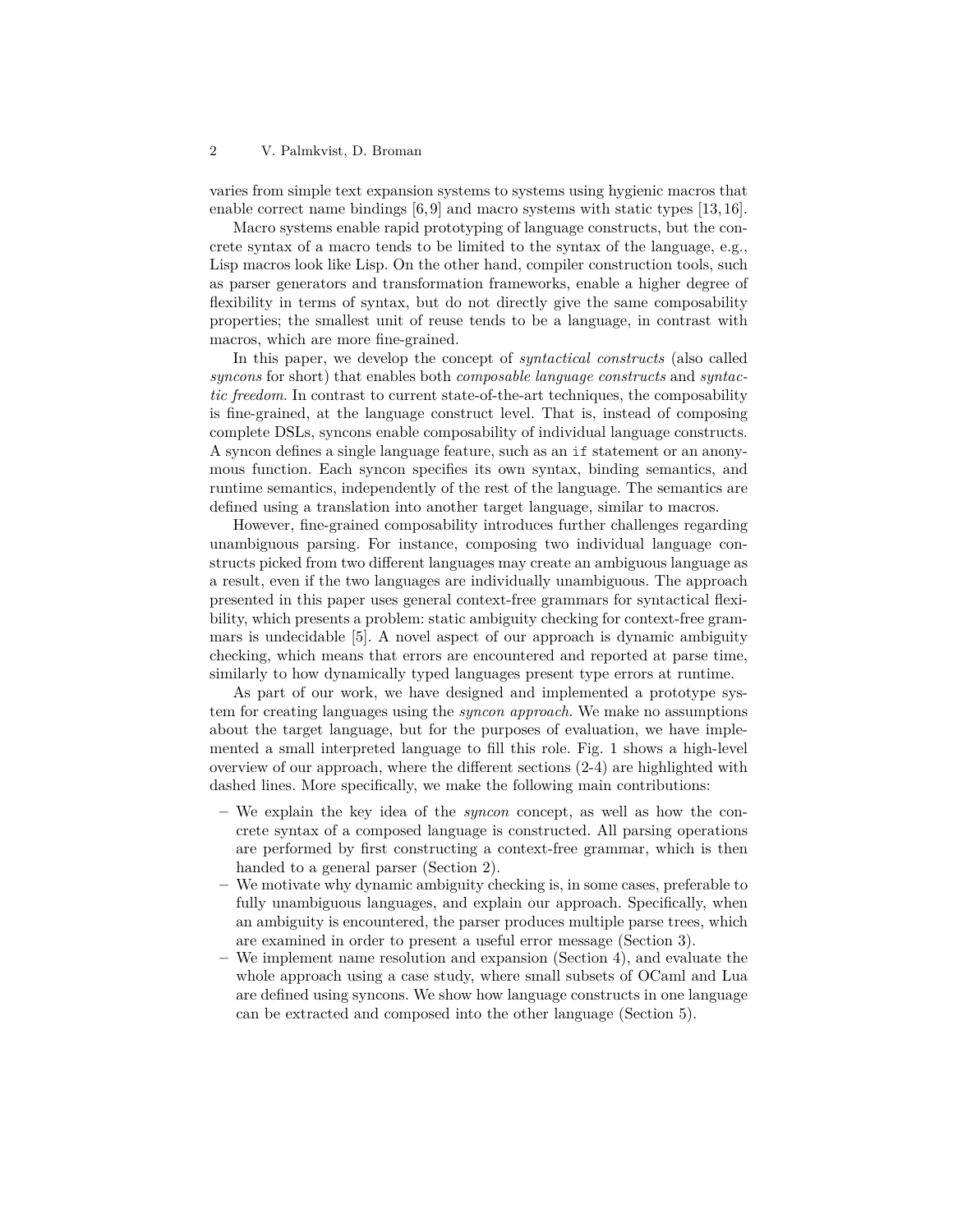

**Fig. 1.** An overview of the various components of the system, and the sections that explain them.

### **2 Defining Syncons**

The central component in the approach presented in this paper is a *syncon*, short for syntactical construct. Each syncon belongs to a single *syntax type*, similar to how a value in a regular programming language belongs to a type. Fig. 2a shows an example that defines a slightly simplified version of a local variable declaration in Lua. The definition consists of three parts: a header, a set of properties, and a body.

### **2.1 Header**

The header (lines 1 through 3 in Fig. 2a) contains three things: the name of the syncon (local), the syntax type to which it belongs (Statement), and a syntax description (lines 2 and 3). Statement and Expression are user-defined syntax types that define the syncon's relation to the target language.

The *syntax description* of a syncon describes its concrete syntax. It is similar to a production in Extended Backus Naur form (EBNF): it is a sequence of quoted literals, syntax types (non-terminals), and repetitions (via ? for zero or one, \* for zero or more, or + for one or more). Parentheses are used for grouping and have otherwise no effect on the described syntax.

The context-free grammar generated for parsing has one non-terminal per user-defined syntax type, and one production (in EBNF) per syncon. Quoted literals and a few builtin syntax types (Identifier, String, Integer, and Float) are terminals.

### **2.2 Properties**

The properties of local (lines 5 and 6 in Fig. 2a) specify its binding semantics, i.e., which names it introduces, and how they are available to other code. A syncon can specify its binding semantics in two essentially orthogonal ways: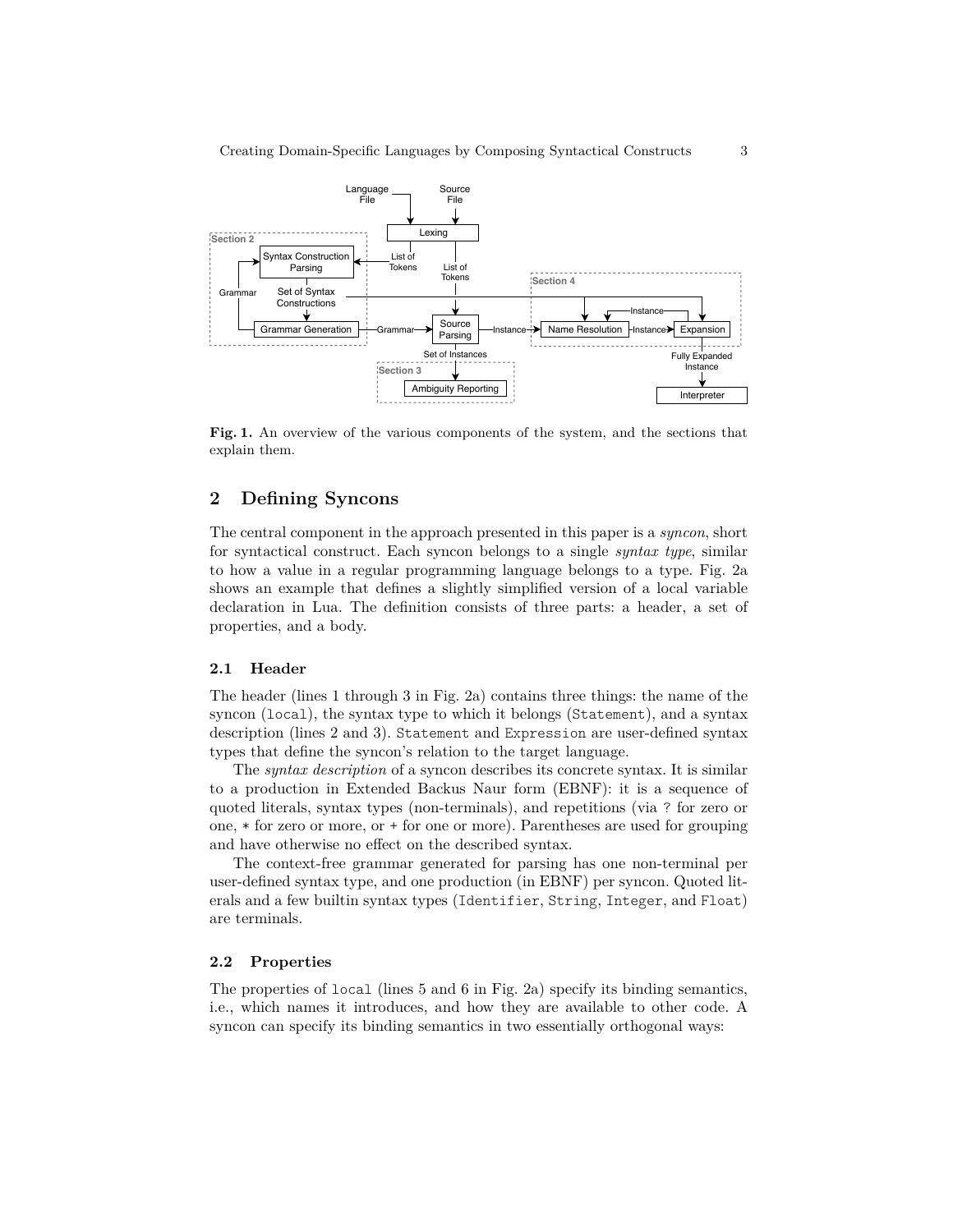$$
\begin{array}{c|c|c|c|c|c} 1 & \hline & \hline & \hline & \hline & \hline & \hline & \hline & \hline & \hline & \hline & \hline & \hline & \hline & \hline & \hline & \hline & \hline & \hline & \hline & \hline & \hline & \hline & \hline & \hline & \hline & \hline & \hline & \hline & \hline & \hline & \hline & \hline & \hline & \hline & \hline & \hline & \hline & \hline & \hline & \hline & \hline & \hline & \hline & \hline & \hline & \hline & \hline & \hline & \hline & \hline & \hline & \hline & \hline & \hline & \hline & \hline & \hline & \hline & \hline & \hline & \hline & \hline & \hline & \hline & \hline & \hline & \hline & \hline & \hline & \hline & \hline & \hline & \hline & \hline & \hline & \hline & \hline & \hline & \hline & \hline & \hline & \hline & \hline & \hline & \hline & \hline & \hline & \hline & \hline & \hline & \hline & \hline & \hline & \hline & \hline & \hline & \hline & \hline & \hline & \hline & \hline & \hline & \hline & \hline & \hline & \hline & \hline & \hline & \hline & \hline & \hline & \hline & \hline & \hline & \hline & \hline & \hline & \hline & \hline & \hline & \hline & \hline & \hline &
$$

 $\overline{1}$ 

**Fig. 2.** (a) A syncon implementing a basic form of a local variable declaration in Lua. (b) Code in Lua with two local declarations that can be parsed using this syncon. (c) A syncon implementing **if**, with most details elided.

- **–** As an *adjacent* binding; for instance, #**bind** x **before** or #**bind** x **after**. This binds the identifier x in code appearing before or after the current syncon, respectively. Line 5 of Fig. 2a states that x (from the syntax description on line 2) is available only after the end of the local declaration. For example, b, introduced on line 3 in Fig. 2b, is bound on line 4, but not on line 2 or 3. The extent of an adjacent binding can be limited by a parent syncon specifying a scope; for instance, #**scope** (e1 e2). This ensures that no adjacent binding in subtrees e1 or e2 can be seen from the outside, while allowing both e1 and e2 access to the bindings introduced in the other. The #**scope** declaration in Fig. 2c ensures that no bindings introduced in the **then** branch are accessible outside it.
- **–** As a *nested* binding; for instance, #**bind** x **in** e. This binds identifier x in the subtree represented by e.

Fig. 3 shows the AST for the code in Fig. 2b. The dashed boxes denote the regions covered by **before** and **after** in **local** b on line 3 in Fig. 2b. The region **in** shows which regions *could* be covered by a #**bind** x **in** e declaration. The horizontal bars represent scopes, which limit the extent of the adjacent bindings, showing that **if** introduces a scope around each of its two branches. Had these *not* been there, then **before** would have included **true** as well, while **after** would have included the right-most block and all its descendants (i.e., the **else** branch) as well.

Note that a single syncon may use any number of adjacent and nested binding declarations, though usually with different identifiers. Adjacent bindings are, to the best of our knowledge, novel, and give two advantages over purely nested bindings: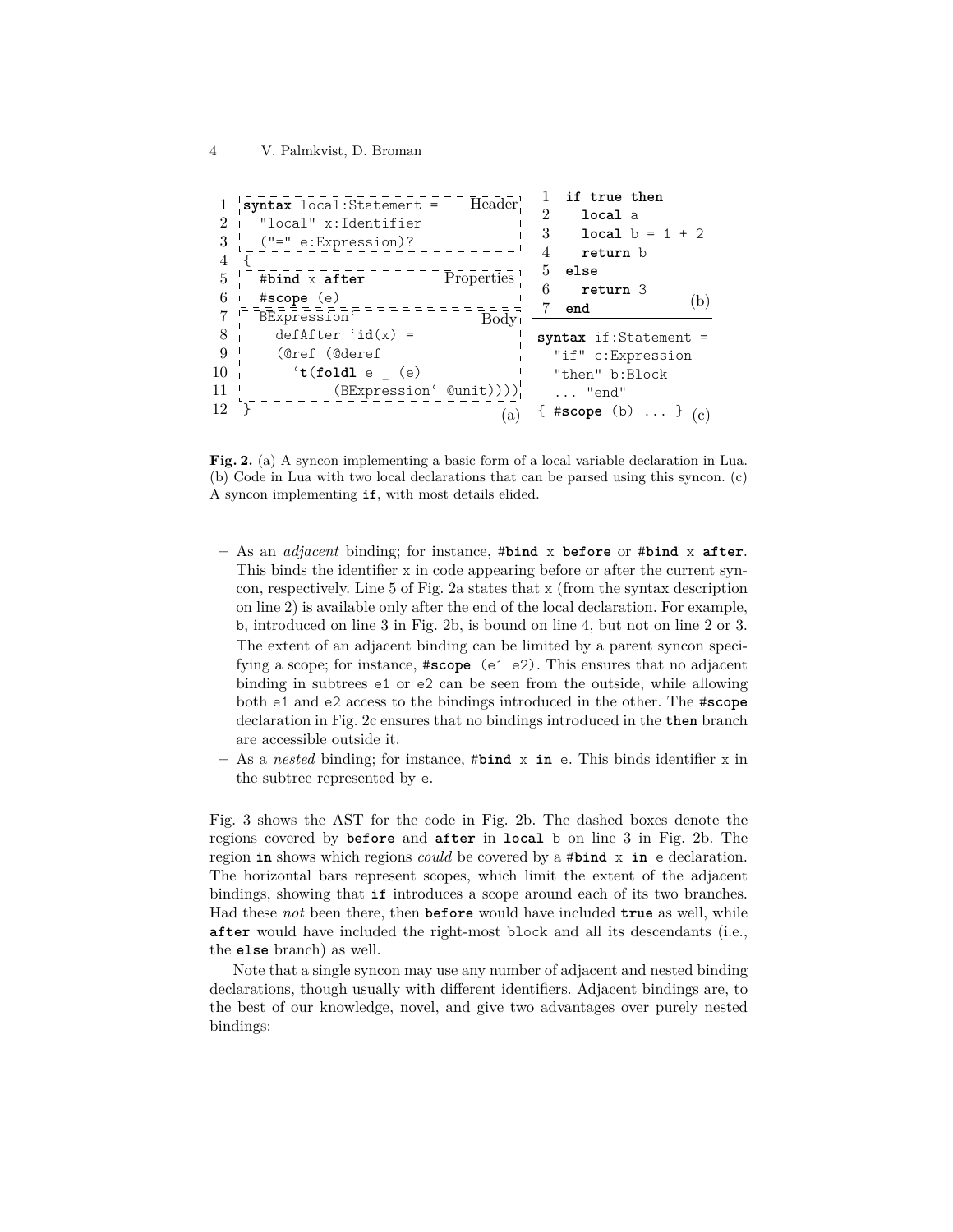

**Fig. 3.** The AST of the code in Fig. 2b.

- 1. Syncons may introduce bindings that can be used in a mutually recursive way. For example, a pair of mutually recursive functions require the other function to be in scope in its own body, but purely nested bindings can only accomplish this for one of the functions.
- 2. The binding constructs common in imperative languages can be modeled more simply. For example, the local declaration defined in Fig. 2a does not contain the statements that follow it, which would be required if only nested bindings were available.

The remaining properties are associativity and precedence, similar to most parser generators, that transform the generated context-free grammar appropriately.

#### **2.3 Body**

The body of local, found on lines 7 through 11 in Fig. 2a, specifies how it is translated to the underlying target language. The expansion is specified in a small DSL with three kinds of constructs: variable references, folds, and syntax literals. Variables are most commonly introduced in the syntax description in the header (x and e on lines 2 and 3 in Fig. 2a, respectively). Folds are used to reduce a sequence of syntax trees to a single syntax tree. For example, the fold on lines 10 and 11 in Fig. 2a has the following form:

 $\overline{\phantom{a}}$ 

| foldl e <i>(e)</i> (BExpression' Qunit) | List.fold_left  <br>$(fun \t e \rightarrow e)$ |
|-----------------------------------------|------------------------------------------------|
| initial accumulator value               |                                                |
| fold function                           | е                                              |
| accumulator name                        |                                                |
| list and element name                   |                                                |

The OCaml code to the right has the same meaning, but with more familiar syntax. It is a left-fold, folding over the sequence e (which has length 0 or 1,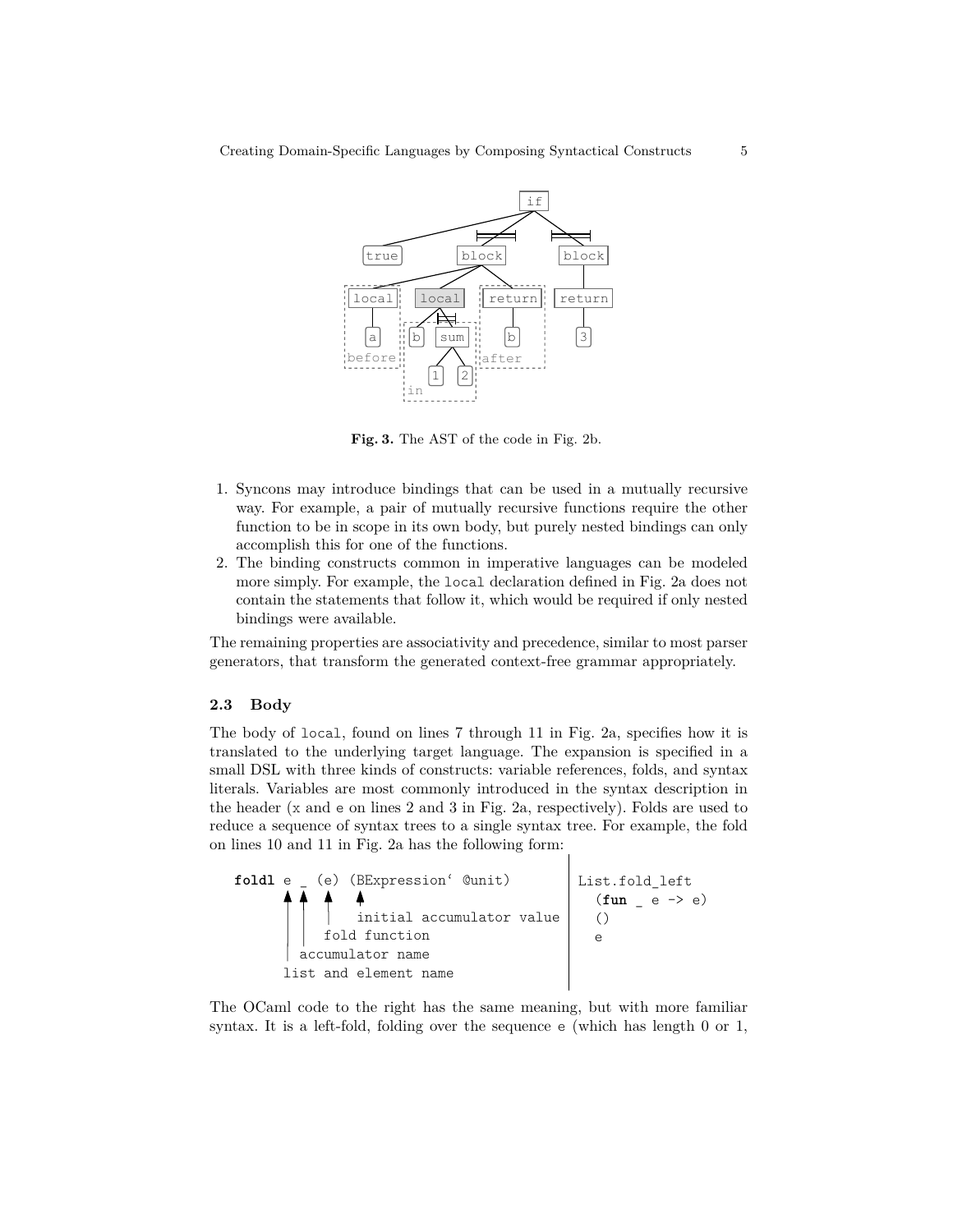since it was introduced by ?). The accumulator is given the name "\_" (i.e., it is ignored), while the current element in the sequence reuses the name e. The folding function is merely e, i.e., it ignores the accumulator and returns the element as is. The initial value of the accumulator is a @unit value, which models Lua's **nil**. The end result is e if it is non-empty, and @unit otherwise. If \* or + is used in the syntax description, folds can also be done over longer lists.

A syntax literal is introduced by a syntax type and a backtick (BExpression' on lines 7 and 11 in Fig. 2a) followed by code with that syntax type. Code to be run at expand-time can be spliced into a literal using one of several forms: '**t**() for a user-defined syntax type (line 10 in Fig. 2a), '**id**() for an identifier (line 8 in Fig. 2a), 'str() for a string, 'int() for an integer, and 'float() for a float.

BExpression is a syntax type in the target language, while defAfter, @ref, @deref, and @unit are constructs in that language. The workings of these are not relevant to the syncon approach, and are thus omitted.

The need to specify the syntax type of the syntax literal stems from a lack of context. The issue is that the meaning of some pieces of syntax depend on their context, even in a context-free language. For example, in OCaml,

**let** example [1] = [1]

contains the syntax "[1]" twice, first as a pattern, then as an expression. In a syntax literal this context is absent, thus we require the language implementer to specify the syntax type using, e.g., BExpression'. Similarly, each spliced expression must be tagged by syntax type.

# **3 Ambiguity Reporting**

This section first argues that a dynamic check is in some cases preferable to an unambiguous grammar, which is followed by an explanation of our approach.

### **3.1 Motivation**

Consider the following nested **match**-expression in OCaml:

```
1 let result = match 1 with
2 | 1 -> match "one" with
3 | str -> str
4 | 2 -> "two"
```
The compiler reports a type error, stating that line 4 matches a value of type int, but expects a value of type string. The compiler sees the **match**-arm on line 4 as belonging to the **match** on line 2, rather than the one on line 1, which is what the programmer intended. This happens because OCaml has no layout rules—the indentation has no impact on the semantics of the program—and the compiler assigns every **match**-arm to the closest **match**, resulting in a type error. Instead, the appropriate solution is to surround the inner **match**-expression with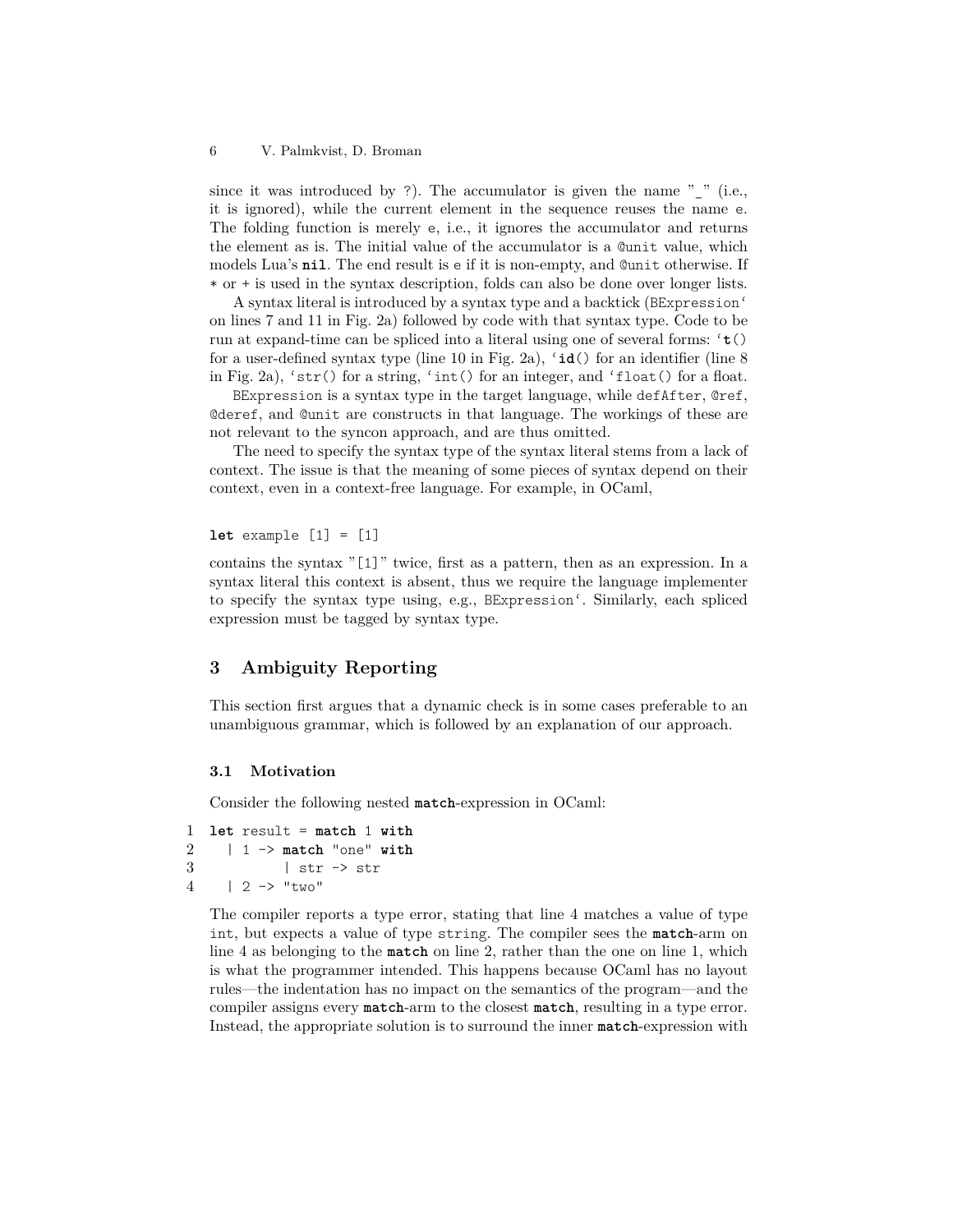parentheses, which has nothing to do with the types of the patterns. Dynamic ambiguity checking can instead detect this case as an ambiguity and present it as such, yielding a clearer error message. We return to this example in the evaluation in Section 5.

#### **3.2 Finding Ambiguities**

In the case of ambiguous source code, the parser will produce multiple parse trees, a so called *parse forest*. This is a programmer error, so the system must produce a useful error message. In particular, it is insufficient to merely say "the source code is ambiguous" since the ambiguity likely involves a very limited portion of the code. Additionally, once we have isolated the truly ambiguous portions of the source code, we must present the different interpretations in an understandable way. This subsection considers the former problem, while Section 3.3 deals with the latter.

To aid in our discussion, consider the following parse forest, produced by parsing "1 + 2  $*$  3  $*$  4" when we have defined precedence but not associativity:

$$
\text{add}_{1:7}(1_1, \text{mul}_{3:7}(2_3, \text{mul}_{5:7}(3_5, 4_7))) \quad \text{add}_{1:7}(1_1, \text{mul}_{3:7}(\text{mul}_{3:5}(2_3, 3_5), 4_7))
$$

The subscripts signify the source code area covered (henceforth referred to as the *range* of the parse tree). We see that the two parse trees share some structure: both have the form  $add_{1:7}(1_1, mul_{3:7}(-, .))$ . The addition is thus unambiguous and we wish to report only the multiplication as ambiguous. In particular, we can find a parse forest for the range 3 : 7 whose parse trees appear as descendants in the full parse forest:

$$
\texttt{mul}_{3:7}(2_3, \texttt{mul}_{5:7}(3_5, 4_7)) \quad | \quad \texttt{mul}_{3:7}(\texttt{mul}_{3:5}(2_3, 3_5), 4_7)
$$

We will refer to such a parse forest as a *subforest*.

Finding an ambiguity is now equivalent to finding a subforest whose parse trees differ, while the full ambiguity report selects a set of such subforests.

We require three helper functions before the actual algorithm. First, we will consider two parse trees to be shallowly equal (written  $=$ <sub>s</sub>) if they only differ in their children (or do not differ at all). For example,  $\text{add}_{1:3}(1,2) =_{s} \text{add}_{1:3}(4,5)$ , but add<sub>1:4</sub>(1,2)  $\neq_s$  add<sub>1:3</sub>(4,5) (different range) and add<sub>1:3</sub>(1)  $\neq_s$  add<sub>1:3</sub>(1,2) (different number of children). Second,  $children(t)$  denotes the children of the syntax tree *t*, while *children* $(t)$ *i* is the *i*th child of *t*, going left to right. Third,  $range(t)$  is the range of the syntax tree  $t$ . The algorithm involves three steps, starting with the complete parse forest as the input *F*: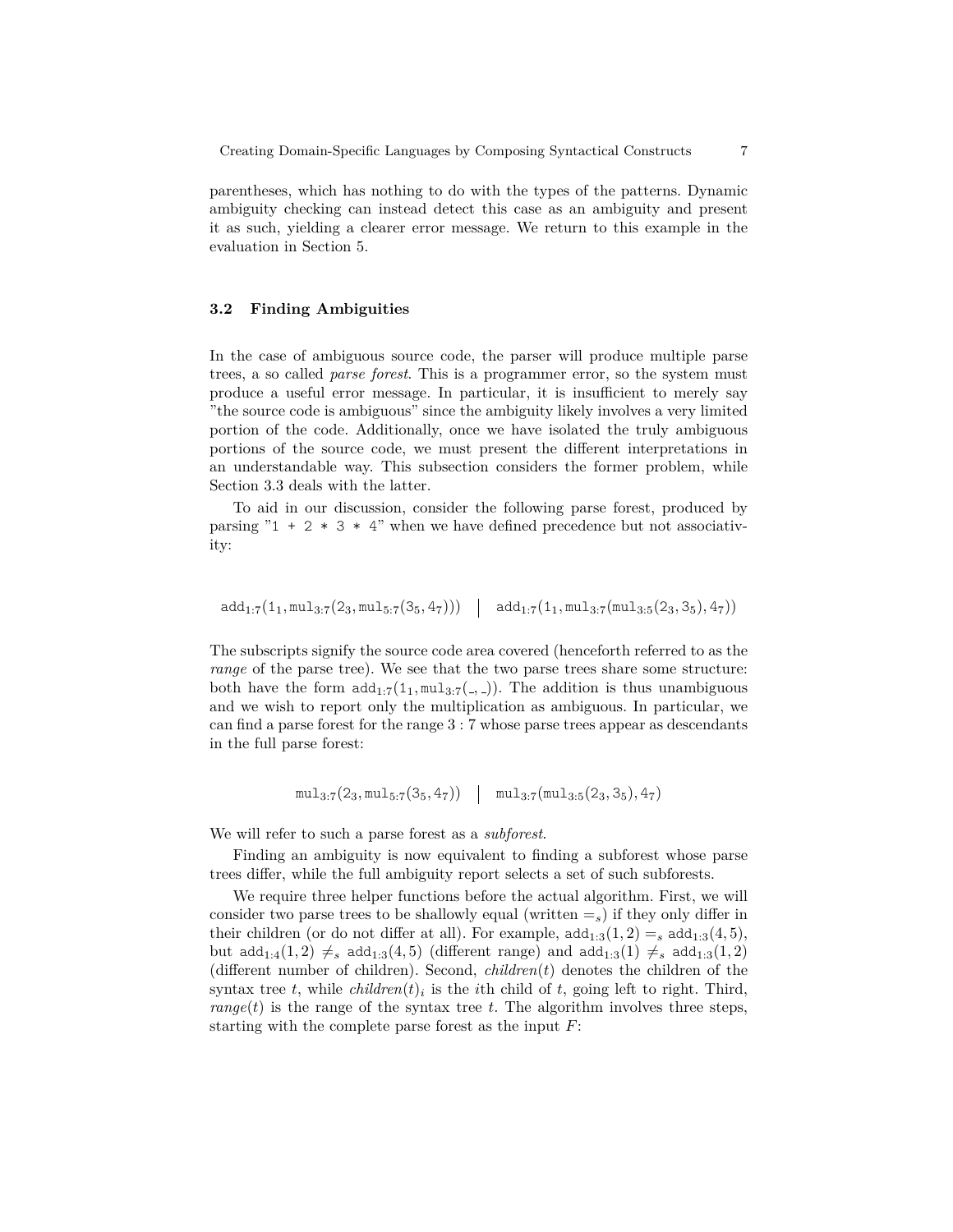```
function \text{AMBIGUITIES}(F)\overline{\bf{a}}if \overline{\exists t_1, t_2 \in F}. \overline{t_1 \neq s}, \overline{t_2} then
          return {F}
     end if
     If all t \in F are shallowly equal, then they have
    the same number of children. Call this number n.
    \{S \leftarrow \{\{children(t)_i \mid t \in F\} \mid 1 \leq i \leq n\}if \exists S' \in S. \exists t_1, t_2 \in S'. range(t_1) \neq range(t_2) then
          return {F}
    end if
     \textbf{return} \bigcup_{S' \in S} \overline{\textbf{A}} AMBIGUITIES(S<sup>7</sup>)
end function
                                                                                         Step 1
                                                                                         Step 2
                                                                                         Step 3
```
The first step checks that all trees are shallowly equal, the second step extracts all direct subforests, and the third recurses on those subforests. If either of the first two steps fail, then we can find no smaller subforest for the current range, thus we return *F*.

Applying this to the example, we quickly find that the forest only contains trees that are shallowly equal (step 1), and it has two subforests:  $\{1_1\}$  and  ${\mu_1, \ldots, \mu_k, \ldots, \mu_k, \ldots, \mu_k, \ldots, \mu_k, \ldots, \mu_k, \ldots, \mu_k, \ldots, \mu_k, \ldots, \mu_k, \ldots, \mu_k, \ldots, \mu_k, \ldots, \mu_k, \ldots, \mu_k, \ldots, \mu_k, \ldots, \mu_k, \ldots, \mu_k, \ldots, \mu_k, \ldots, \mu_k, \ldots, \mu_k, \ldots, \mu_k, \ldots, \mu_k, \ldots, \mu_k, \ldots, \mu_k, \ldots, \mu_k, \ldots, \mu_k, \ldots, \mu_k, \ldots, \mu_k, \ldots, \mu_k$ ially unambiguous, but the latter is not: while the trees are shallowly equal (step 1), we cannot extract subforests (step 2), since the children do not cover the same range.

### **3.3 Reporting Ambiguities**

With the ambiguities found, in the form of subforests, they must be presented to the user. Each contained parse tree could be arbitrarily large, thus presenting them in their entirety is likely to be more noise than valuable information. It is our hypothesis that merely presenting two levels of the trees (the root and its children) is sufficient information to begin addressing the problem and includes very little noise.

For example, the ambiguity in the previous section is presented as follows:

 $mul_{3:7}(integer_{3}, mul_{5:7})$  |  $mul_{3:7}(mul_{3:5}, integer_{7})$ 

Furthermore, the range information can be used to highlight the corresponding regions of the source code.

As a final point, in the presence of a grouping operation (e.g., parentheses) ambiguities involving operators can be presented in a more natural way, even if our prototype implementation does not yet support it.

# **4 Binding Semantics and Expansion**

Once we have parsed a syntactically unambiguous program and produced an AST we now turn our attention to its semantics, in particular, its binding semantics. The name resolution pass (Section 4.1) discovers the connections between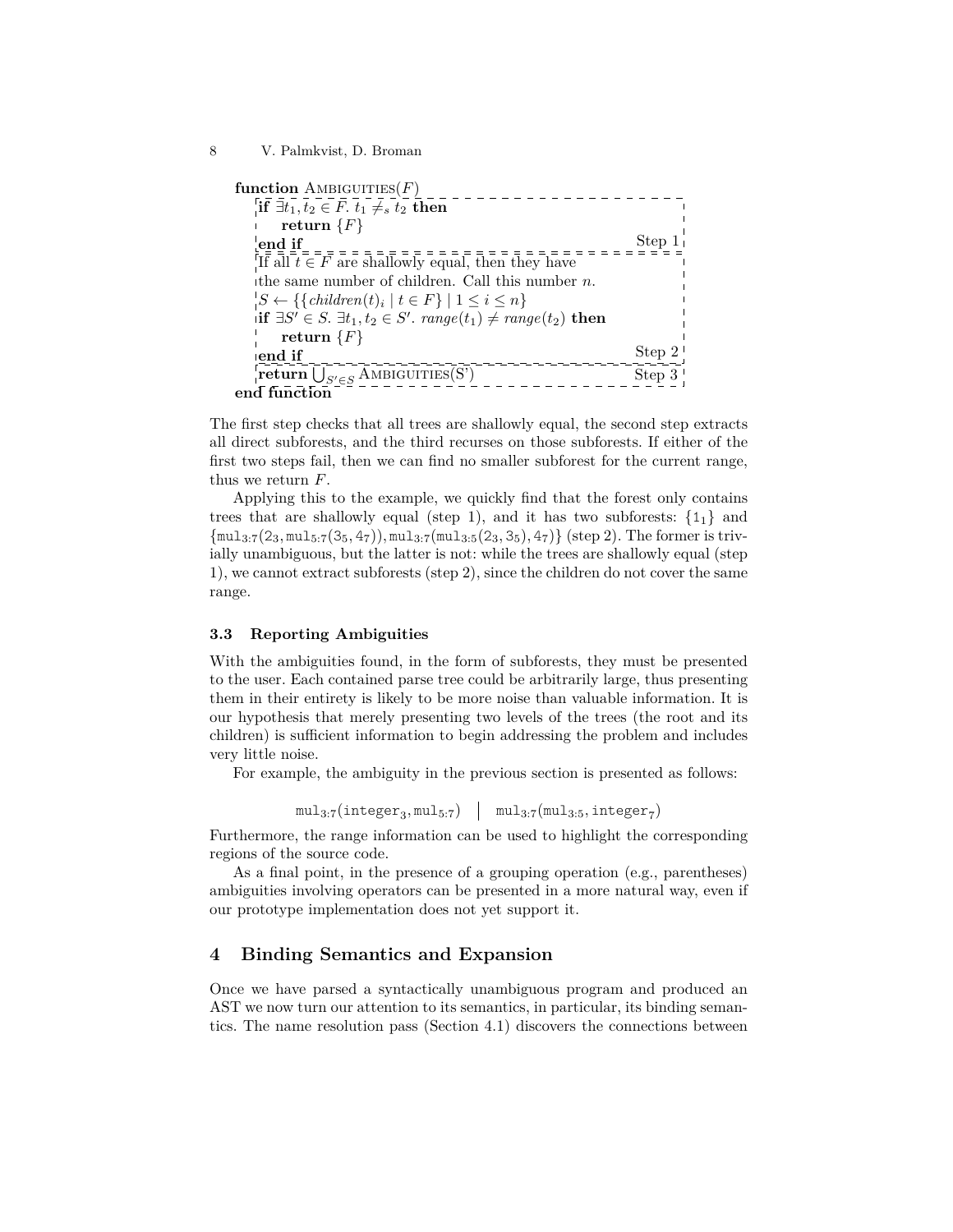binders and bound identifiers, as well as any binding errors that may be present, while expansion (Section 4.2) transforms the AST in the parsed language to an AST in the target language.

### **4.1 Name Resolution**

The name resolution pass is implemented as a relatively simple tree-traversal that collects adjacent and nested bindings, and checks for binding errors. This can be done without expanding any syncon since they all include their binding semantics. The details of this traversal are tedious and not particularly relevant for this paper and are thus not included, but can be found in the first author's Master's thesis [18]. Two kinds of binding errors are considered:

- **–** An identifier is reported as unbound if it is not part of a binding construct (i.e., if it does not appear in a #**bind** declaration) and is not already bound in its context.
- **–** If a binding for an identifier is introduced twice in the same scope *and* the ranges of the bindings overlap, then they are reported as duplicate. The former requirement allows shadowing, but only in nested scopes, while the latter allows multiple definitions in the same scope, but only if no references could be ambiguous.

Finally, if there are no binding errors, name resolution performs a referencepreserving renaming of all identifiers in the AST, such that no identifier is introduced in a binding more than once. This simplifies writing a correct expansion, since the programmer can now assume that no rearranging of the children of a syncon instance can cause accidental name capture or a duplicate binding.

#### **4.2 Expansion**

Expanding a single syncon instance consists of running a simple interpreter for the DSL described in Section 2.3, with one important thing to mention: identifiers that appear in syntax literals must be different between different expansions, to prevent accidental name capture. In practice this is accomplished by tagging each such identifier with a number that is unique per expansion (e.g., the first expansion has number 1, the second number 2, etc.). Note that while the expansion may assume that no rearranging of the instance's children can cause a duplicated binding (as mentioned in the previous section), it does not need to ensure that this is true *after* the expansion.

Expanding an AST repeats this process until no remaining syncon instances have expansions, i.e., until all remaining syncons are part of the base language. However, we do need to maintain the invariant. Since an adjacent binding may affect the AST arbitrarily far away from its introduction (depending on which parents introduce scopes), we cannot simply perform renaming only on the result of the expansion. Instead, we perform another name resolution pass, but only when needed; most syncons do not duplicate children when they expand, in which case there is no possibility of a duplicated binding.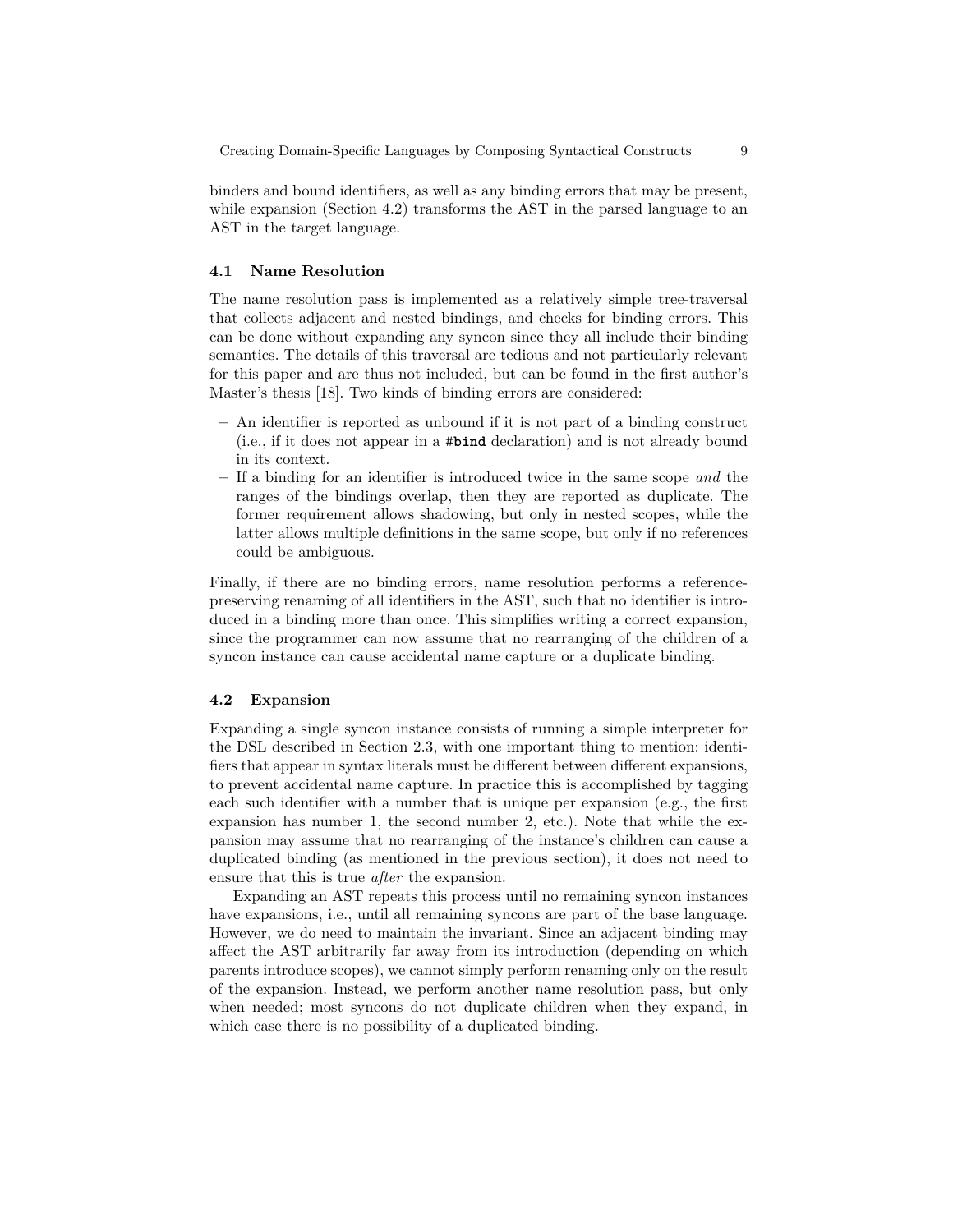### **5 Evaluation**

The approach presented in this paper has been evaluated through an implementation of the system as a whole, and then creating two language subsets using syncons to evaluate their expressiveness. Note that the language subsets are of general-purpose programming languages, rather than DSLs. Having pre-existing, well-defined semantics gives a ground truth that simplifies evaluation, and the approach being useful for general purpose programming languages suggests that it would be useful for a DSL as well.

#### **5.1 Implementation**

To evaluate our approach, we have written an interpreter<sup>1</sup> in Haskell, containing the phases described in sections 2 through 4. The general parser used is an off-the-shelf implementation<sup>2</sup> of the Earley parsing algorithm  $[7]$ . We have also implemented a simple interpreter for a small, mostly functional, base language. The language subsets in Section 5.2 expand to this base language, which thus gives us the ability to run programs and compare the syncon language implementations with the original implementations.

The base language features include anonymous functions, mutable references, continuations, and several builtin values (e.g., primitives for arithmetic, list manipulation, and printing).

### **5.2 Case Studies**

To evaluate the expressiveness of syncons, we have implemented small subsets of two common programming languages:

- **OCaml** We have implemented a (dynamically typed) subset of OCaml to test that syncons can express a relatively standard functional programming language, with additional focus on pattern matching. The OCaml subset implementation consists of 32 syncons, spread over 3 syntax types.
- **Lua** We have implemented a subset of Lua to test that syncons can express the control flow common in imperative language. It is worth noting here that tables and coroutines, arguably the more particular features of Lua, are not implemented, since they are not the reason for choosing Lua as a test language. The Lua subset implementation consists of 29 syncons, spread over 5 syntax types.

To test the correctness of these subset implementations, we have written several small programs:

<sup>&</sup>lt;sup>1</sup> Available at https://github.com/miking-lang/syncon

<sup>2</sup> http://hackage.haskell.org/package/Earley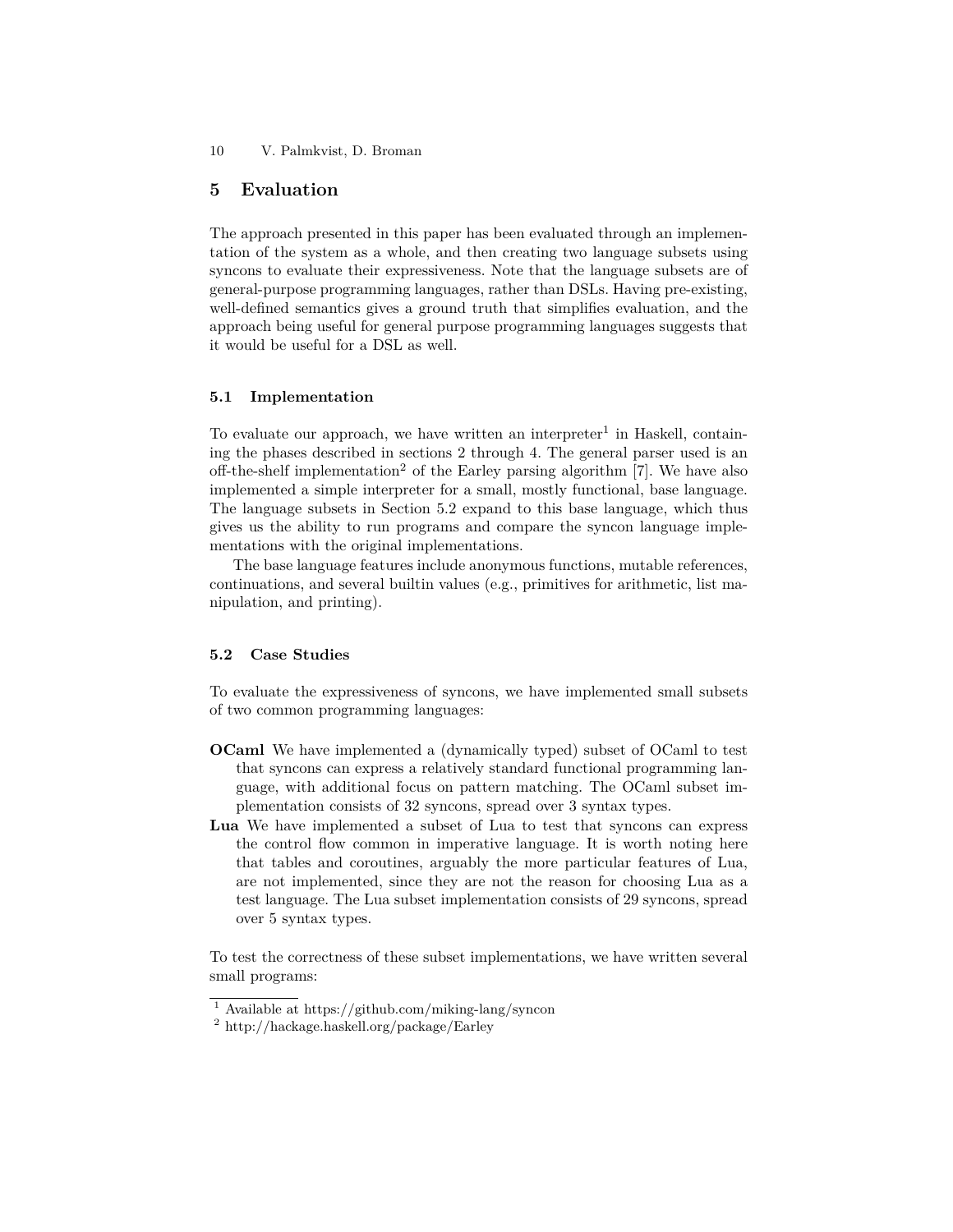Creating Domain-Specific Languages by Composing Syntactical Constructs 11

- **–** fib.ml and fib.lua. These programs implement functions for finding the *n*th fibonacci number, one with the quadratic recursive definition, and a linear version. They test most binding constructs, some control flow, and basic arithmetic.
- **–** fizzbuzz.ml and fizzbuzz.lua. These programs implement fizzbuzz, an (in)famous interview problem, and test more control flow and comparisons.
- **–** misc.ml. This program tests the various remaining syntax constructions in the OCaml subset, for example, boolean literals, anonymous functions and cons patterns.
- **–** misc.lua. This program tests the various remaining syntax constructions in the Lua subset, for example, grouping by parentheses, **break**, and multiplication.

The programs are chosen to ensure that between them, each syncon is used at least once, and that some non-trivial control flow is used, e.g., recursion, mutual recursion, and (in Lua) iteration.

We then compare the output of running each program in the subset implementation and the canonical implementation. One additional complexity is that the subset implementations do not support the standard libraries for the languages, nor importing of modules. In particular, printing is a builtin primitive in the subset implementations. To cover this difference we prepend a small prelude to each program before running. With the exception of this prelude, the programs are identical between the implementations.

To test language construct composability, we extend Lua in two ways: we add destructuring to existing binding constructs, and we add a new **match**-statement. Both of these are accomplished by reusing syncons from the OCaml subset.

### **5.3 Analysis and Discussion**

This section examines the result of extending the Lua subset with syncons from OCaml, a few ambiguity errors in the OCaml subset, the effects of contextual information on syncon independence, and a brief summary of other results.

**Cross-Language Reuse.** Fig. 4 shows the example from Section 2, to the left as it was then, and to the right extended to handle destructuring using arbitrary patterns. The patterns are defined in the OCaml subset, but can be reused in Lua by merely importing them. Patterns are implemented as anonymous macros that take two arguments: a function to call if the pattern match fails, and the value to match against. We thus require three changes: switch Identifier for Pattern, remove #**bind** x **after**, and switch defAfter with an invocation of x. However, the binding semantics are slightly different, the right version allows e to use names introduced by x, i.e., we allow recursive bindings, although the system should be extended to be more conservative and disallow such bindings.

To add **match** we must accommodate for syntactic and semantic differences between the two languages; sensible syntax in OCaml does not necessarily fit in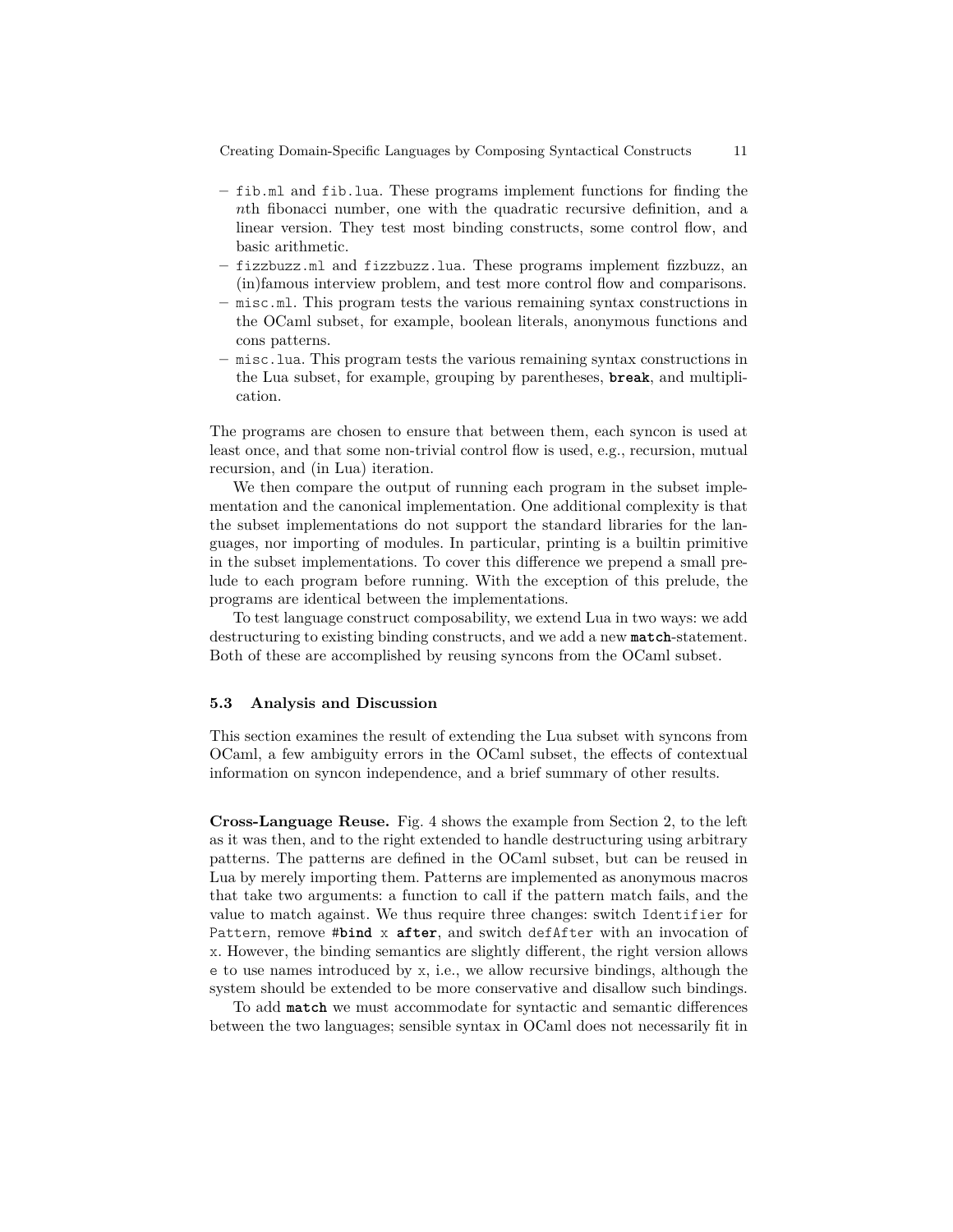

**Fig. 4.** The change required to make a **local**-declaration in Lua support destructuring.

Lua, and Lua has a distinction between statements and expressions while OCaml does not. We thus create a new syncon that expands to the **match**-syncon from OCaml, which we import. This choice mirrors one from regular programming: do you use an external library directly, or do you wrap it in an interface that is more convenient for the current application? Different situations will produce different answers.

**Ambiguity Errors.** Consider the following OCaml code:

```
1 let result = match 1 with
2 | 2 -> match "two" with
3 | str -> str
4 \mid 4 \rightarrow "four"
5 let list = [a; b]
```
Lines 1 through 4 are the example from Section 3.1. Our prototype produces the following ambiguity errors. Since this is a pure research prototype, little effort has been spent on the presentation of the errors, only on what information is presented.

```
Ambiguity: "1:14-4:16"
(("match", "1:14-4:16"),
 [("intLit", "1:20-1:21"),
  ("intPat", "2:5-2:6"),
  ("match", "2:10-3:22"),
  ("intPat", "4:5-4:6"),
  ("stringLit", "4:10-4:16")])
(("match", "1:14-4:16"),
 [("intLit", "1:20-1:21"),
  ("intPat", "2:5-2:6"),
  ("match", "2:10-4:16")])
                               Ambiguity: "5:12-5:18"
                                (("list", "5:12-5:18"),
                                [("seqComp", "5:13-5:17")])
                                (("list", "5:12-5:18"),
                                [("variable", "5:13-5:14"),
                                 ("variable", "5:16-5:17")])
```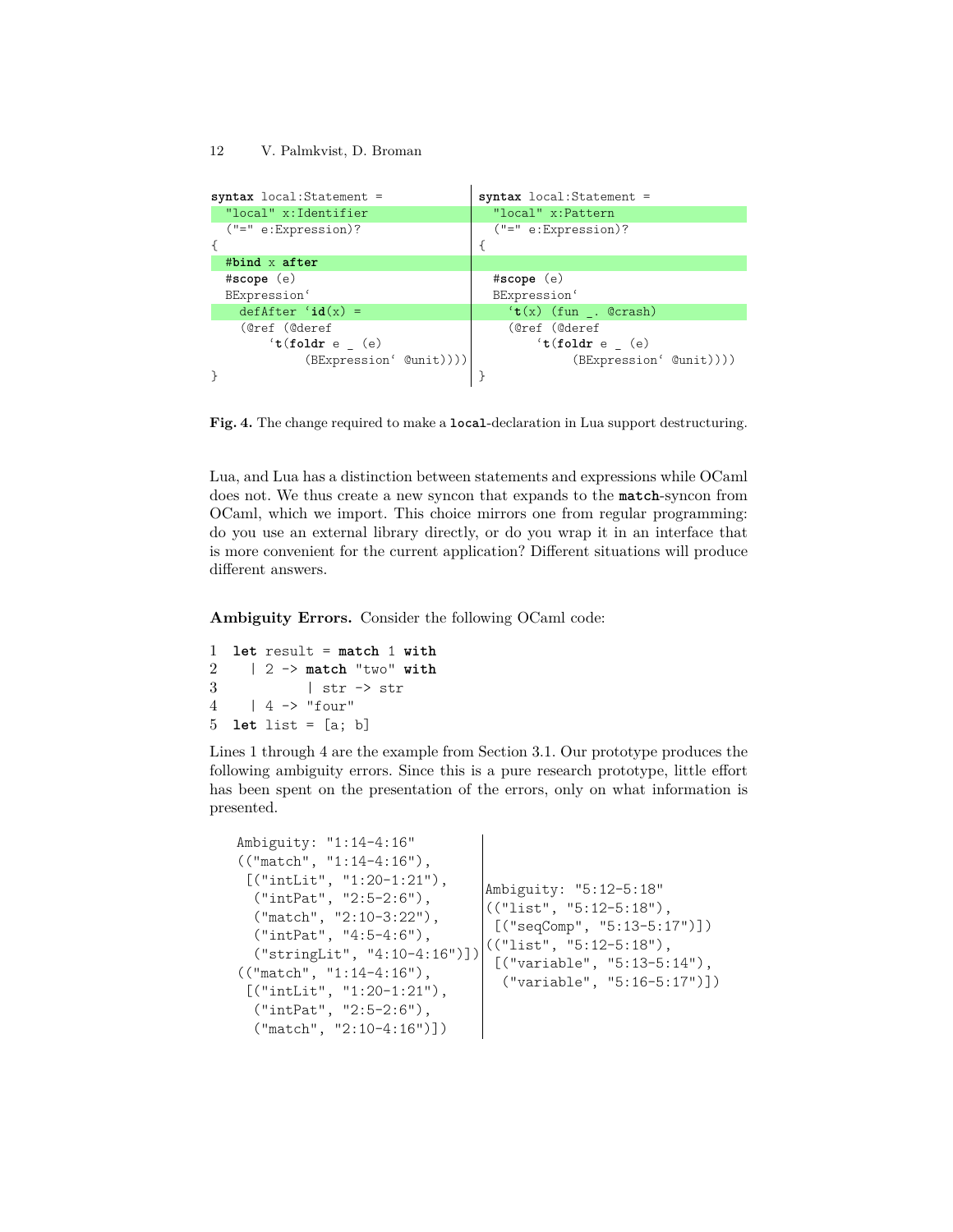The first ambiguity covers the match expression on lines 1 through 4, and has two interpretations. Both are **match**-expressions and contain an integer literal  $(1)$  and an integer pattern  $(2)$ . Then comes the difference: either there is a nested **match** ending on line 3, then an integer pattern and a string literal (i.e., another **match**-arm), or a single nested **match** that ends on line 4. This agrees with the conclusion in Section 3.1: the **match**-arm on line 4 could belong to either **match**.

The second error states that the right hand side of line 5 is either i) a list of one element (a sequential composition), or ii) a list of two elements (two variables). The rewrite required to handle this case in our prototype as in the canonical implementation is possible, but requires duplicating syncons. An automatic method to perform the rewrite without duplication seems plausible, but is left for future work.

Note that the errors highlight only the ambiguous parts, **let** result = and **let** list = are not included, since they are unambiguous.

**Contextual Information.** Certain syncons require information from their context, e.g., a pattern needs the value being matched, and **return** needs to know which function to return from. There are two intuitive ways we might attempt to provide this information:

- **–** Have a parent syncon bind a name which the child uses. This does not work because the system prevents all forms of name capture.
- **–** Have the child syncon produce a function, which the parent syncon then applies to the information required. This works, but the function introduces a scope, which hides any adjacent bindings exposed by the child.

To work around this, our base language contains a form of anonymous macros; functions that do not introduce a scope, must be applied immediately, and take an opaque piece of syntax as an argument.

However, using anonymous macros in this fashion introduces coupling between syncons: if one syncon requires contextual information, then all syncons of the same syntax type must produce an anonymous macro and the information must be threaded to children, even if the syncon itself does not require it.

**Other Considerations and Limitations.** This work introduces the new syncon approach, which enables both fine-grained composability and syntactic freedom. There are, however, a few limitations with the work presented so far. Specifically, i) the binding semantics for syncons have no concept of modules or namespaces, and ii) syncons cannot be disambiguated by whether their contained identifiers are bound or not, which precludes, e.g., pattern match and unification as done in Prolog. We consider these limitations as future work. Additionally, we wish to evaluate the approach on complete languages, rather than the subsets here, as well as more common language compositions, e.g., HTML and JavaScript.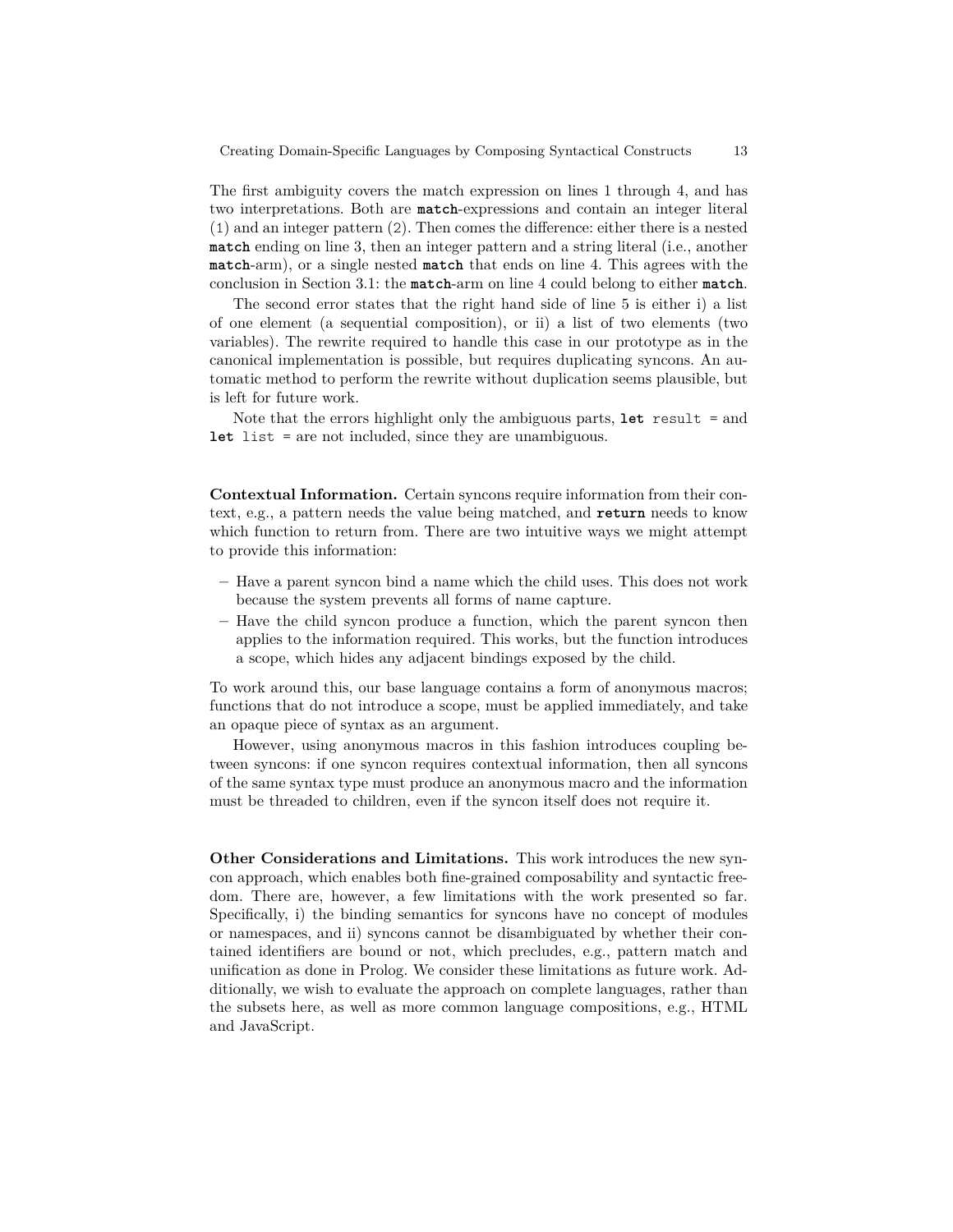### **6 Related Work**

Macros in the Lisp family of languages provide a small unit of composition, but are limited in their syntax; a Lisp macro still looks like Lisp. Racket [10], a Lisp language oriented towards language creation, allows a language designer to supply their own parser, circumventing this limitation. However, such a parser loses the small unit of composition; the syntax is defined as a whole rather than as a composition of smaller language constructs.  $\lambda_m$  [13] introduces a type system that prevents macros from introducing binding errors, thus providing an automated expansion checker that our approach currently lacks. However,  $\lambda_m$ only supports nested bindings, adjacent bindings are not expressible. Romeo [22] goes further and allows procedural macros, as opposed to pattern-based ones, and thus features a more powerful macro system than both  $\lambda_m$  and this paper. Binding safety is again ensured by a type system, with what amounts to algebraic data types describing the abstract syntax trees that are processed. However, this system runs into the expression problem; old macros cannot be reused if new constructs are added to the language being transformed. Additionally, both  $\lambda_m$ and Romeo are still constrained to Lisp syntax.

SoundX  $[16]$  takes a different approach to macros: they rewrite type derivation trees instead of syntax trees. The resulting macros can be checked to introduce neither binding errors nor type errors. As an additional benefit, they can also use type information present in the derivation but not explicitly present in the source code. However, the concrete syntax (specified with a context free grammar using SDF [12]) of a language described with SoundX has no guarantees on ambiguity, nor a way to deal with any ambiguity that shows up.

Compared to various embedded approaches to DSLs [1,2,4,11,14,24,27], our approach gives greater syntactical flexibility, but less convenient expressive power due to the limited nature of the DSL for specifying the expansion. Wyvern [17] gives a pragmatic alternative to specifying complete new languages; new types can be given custom literal syntax, but the rest of the language is fixed. Silkensen et al. [21] provide an approach for parsing composed grammars efficiently using what amounts to type information for bound identifiers.

JastAdd [8] allows modularly defining languages using an attribute grammarbased system, but requires an external parser. The system allows smaller units of composition than a language, namely modules. However, extra care must be taken to produce features that can be reused with granularity. Silver [25] (a more concise description and example of use can be found in [15]), also based on attribute grammars, includes a parser (Copper [26]) and gives more guarantees under composition: the composed concrete syntax is unambiguous and no attributes are missing. However, syntax is limited to LALR(1) and each extension construct must start with a distinguishing terminal, to signal the transition from core language to extension language.

The work presented in this paper is based on the first author's Master's thesis [18], which has not been formally published before.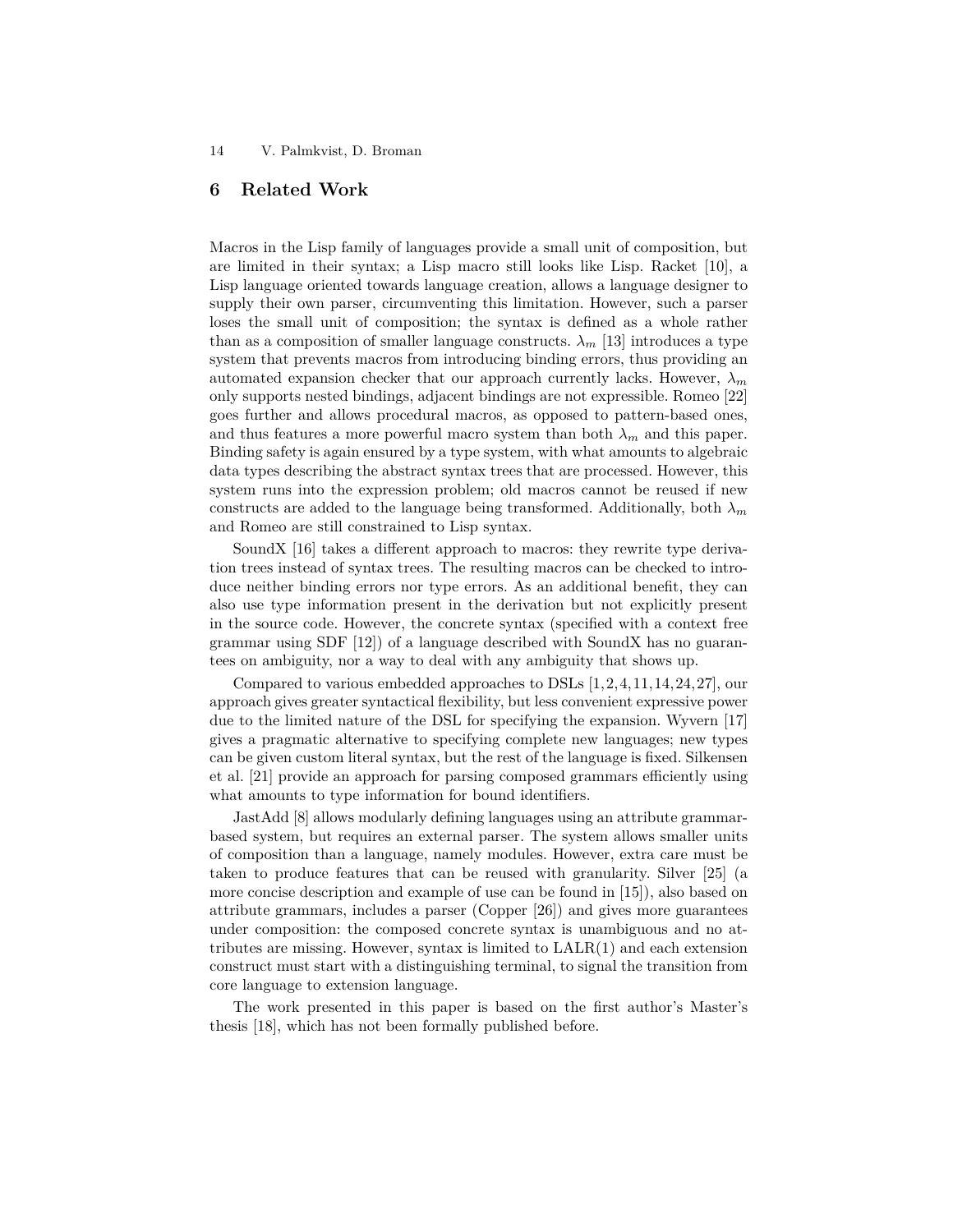### **7 Conclusion**

In this paper, we introduce the concept of a syntactical construct (syncon) that enables both fine-grained composability of language constructs and syntactic freedom for the syntax of the defined language. As a consequence of this flexibility, we show how dynamic ambiguity detection is an alternative to static ambiguity checking. The syncon approach is implemented in Haskell, and evaluated by specifying small subsets of OCaml and Lua using syncons, where certain language constructs are imported from the other language. Although the current implementation has certain limitations, we contend that dynamic ambiguity checking and fine-grained language construct composition can be good complements to pure static and more restrictive approaches. Combining the benefits of both static and dynamic detection—using a form of hybrid detection and reporting—can be an interesting direction for future work.

**Acknowledgements** The authors would like to thank Elias Castegren, Mads Dam, Philipp Haller, Daniel Lundén, Saranya Natarajan, Oscar Eriksson, and Rodothea Myrsini Tsoupidi for valuable input and feedback. This project is financially supported by the Swedish Foundation for Strategic Research (FFL15- 0032).

### **References**

- 1. Augustsson, L., Mansell, H., Sittampalam, G.: Paradise: a two-stage dsl embedded in haskell. In: Proceedings of the 13th ACM SIGPLAN international conference on Functional programming. pp. 225–228. ICFP '08, ACM (2008)
- 2. Bjesse, P., Claessen, K., Sheeran, M., Singh, S.: Lava: hardware design in Haskell. In: Proceedings of the third ACM SIGPLAN international conference on Functional programming. pp. 174–184. ACM Press, New York, USA (1998)
- 3. Bravenboer, M., Kalleberg, K.T., Vermaas, R., Visser, E.: Stratego/XT 0.17. A language and toolset for program transformation. Science of Computer Programming **72**(1), 52–70 (2008)
- 4. Broman, D., Siek, J.G.: Gradually Typed Symbolic Expressions. In: Proceedings of the ACM SIGPLAN Workshop on Partial Evaluation and Program Manipulation. pp. 15–29. PEPM '18, ACM, New York, NY, USA (2018)
- 5. Cantor, D.G.: On the ambiguity problem of backus systems. J. ACM **9**(4), 477–479 (Oct 1962)
- 6. Dybvig, R.K., Hieb, R., Bruggeman, C.: Syntactic abstraction in scheme. LISP and Symbolic Computation **5**(4), 295–326 (Dec 1993)
- 7. Earley, J.: An efficient context-free parsing algorithm. Commun. ACM 13(2), 94– 102 (Feb 1970)
- 8. Ekman, T., Hedin, G.: The JastAdd system modular extensible compiler construction. Science of Computer Programming **69**(1), 14 – 26 (2007)
- 9. Flatt, M.: Binding as sets of scopes. In: Proceedings of the 43rd Annual ACM SIGPLAN-SIGACT Symposium on Principles of Programming Languages. pp. 705–717. POPL '16, ACM, New York, NY, USA (2016)